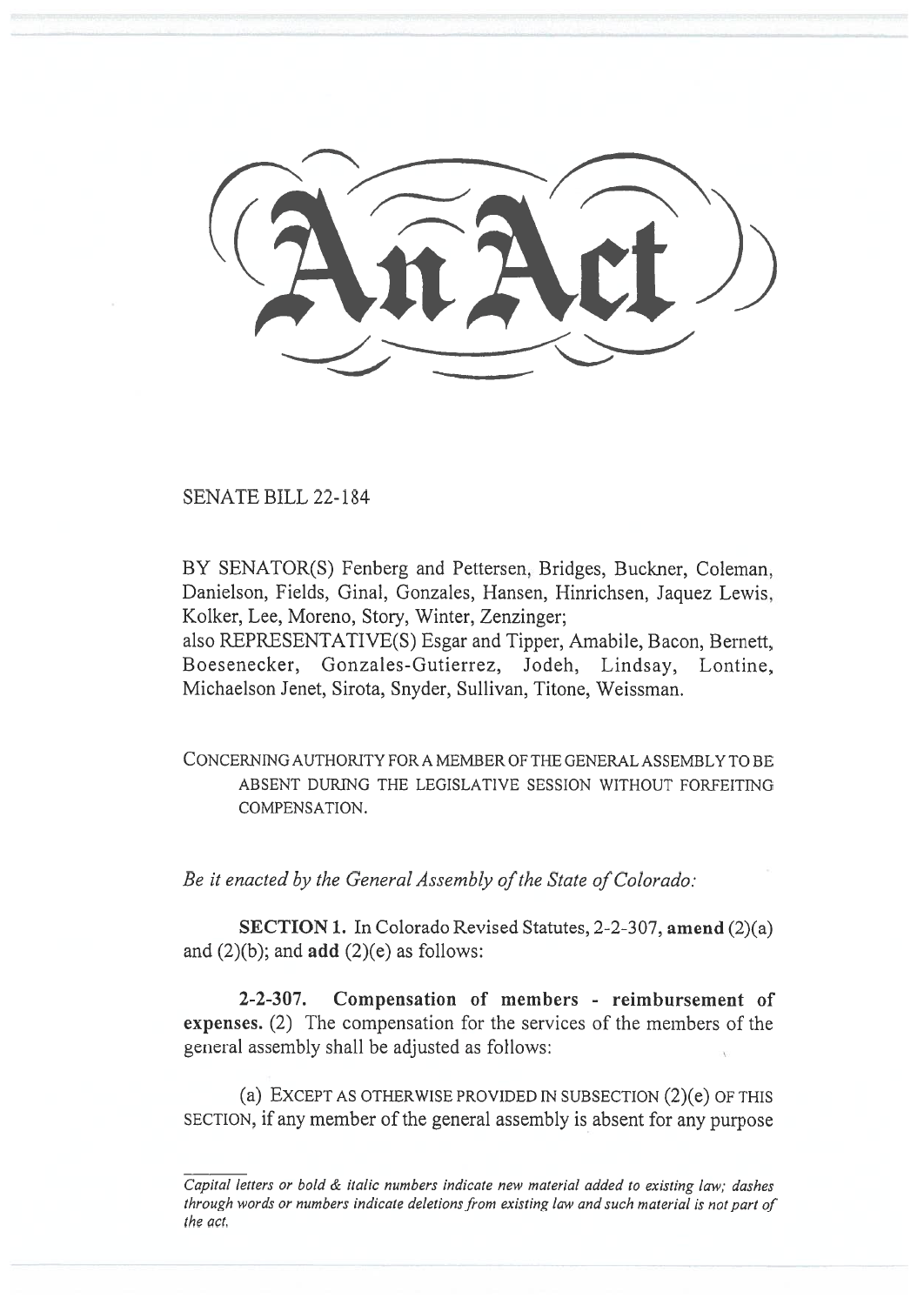other than long-term-illness approved by the president of the senate or the speaker of the house of representatives from two-thirds or more of the sessions of his or her THE MEMBER's respective house, two-thirds of the compensation allowed under this section shall be IS forfeited.

(b) EXCEPT AS OTHERWISE PROVIDED IN SUBSECTION (2)(e) OF THIS SECTION, if any member of the general assembly is absent for any purpose other than long-term illness approved by the president of the senate or the speaker of the house of representatives, from one-third or more, but less than two-thirds, of the sessions of his or her THE MEMBER's respective house, one-third of the compensation allowed under this section shall be IS forfeited.

(e) (I) THE PRESIDENT OF THE SENATE OR THE SPEAKER OF THE HOUSE OF REPRESENTATIVES MAY APPROVE A MEMBER OF THEIR RESPECTIVE HOUSE FOR AN ABSENCE FOR PURPOSES OF A LONG-TERM ILLNESS, PARENTAL LEAVE IN EXCESS OF THE MAXIMUM PERIOD SET FORTH IN SUBSECTION (2)(e)(II) OF THIS SECTION, OR ANOTHER SIMILAR PURPOSE, AND A MEMBER RECEIVING SUCH APPROVAL SHALL NOT BE REQUIRED TO FORFEIT COMPENSATION AS SET FORTH IN SUBSECTIONS  $(2)(a)$  and  $(2)(b)$  of this SECTION.

(II) ANY MEMBER OF THE GENERAL ASSEMBLY MAY BE ABSENT FOR PURPOSES OF PARENTAL LEAVE FOR A MAXIMUM OF TWELVE WEEKS, PLUS UP TO AN ADDITIONAL FOUR WEEKS FOR A SERIOUS HEALTH CONDITION RELATED TO PREGNANCY COMPLICATIONS OR CHILDBIRTH COMPLICATIONS, DURING SESSION AND SHALL NOT FORFEIT COMPENSATION AS SET FORTH IN SUBSECTIONS (2)(a) AND (2)(b) OF THIS SECTION. HOWEVER, NOTHING IN THIS SUBSECTION (2)(e)(II) EXEMPTS A MEMBER OF THE GENERAL ASSEMBLY FROM RECEIVING ANY APPROVAL REQUIRED BY SUBSECTION (2)(e)(I) OF THIS SECTION OR LEGISLATIVE RULES FOR ANY PERIOD OF ABSENCE FOR PURPOSES OF PARENTAL LEAVE THAT IS LONGER THAN THE DURATION SPECIFIED IN THIS SUBSECTION  $(2)(e)(II)$ .

## PAGE 2-SENATE BILL 22-184